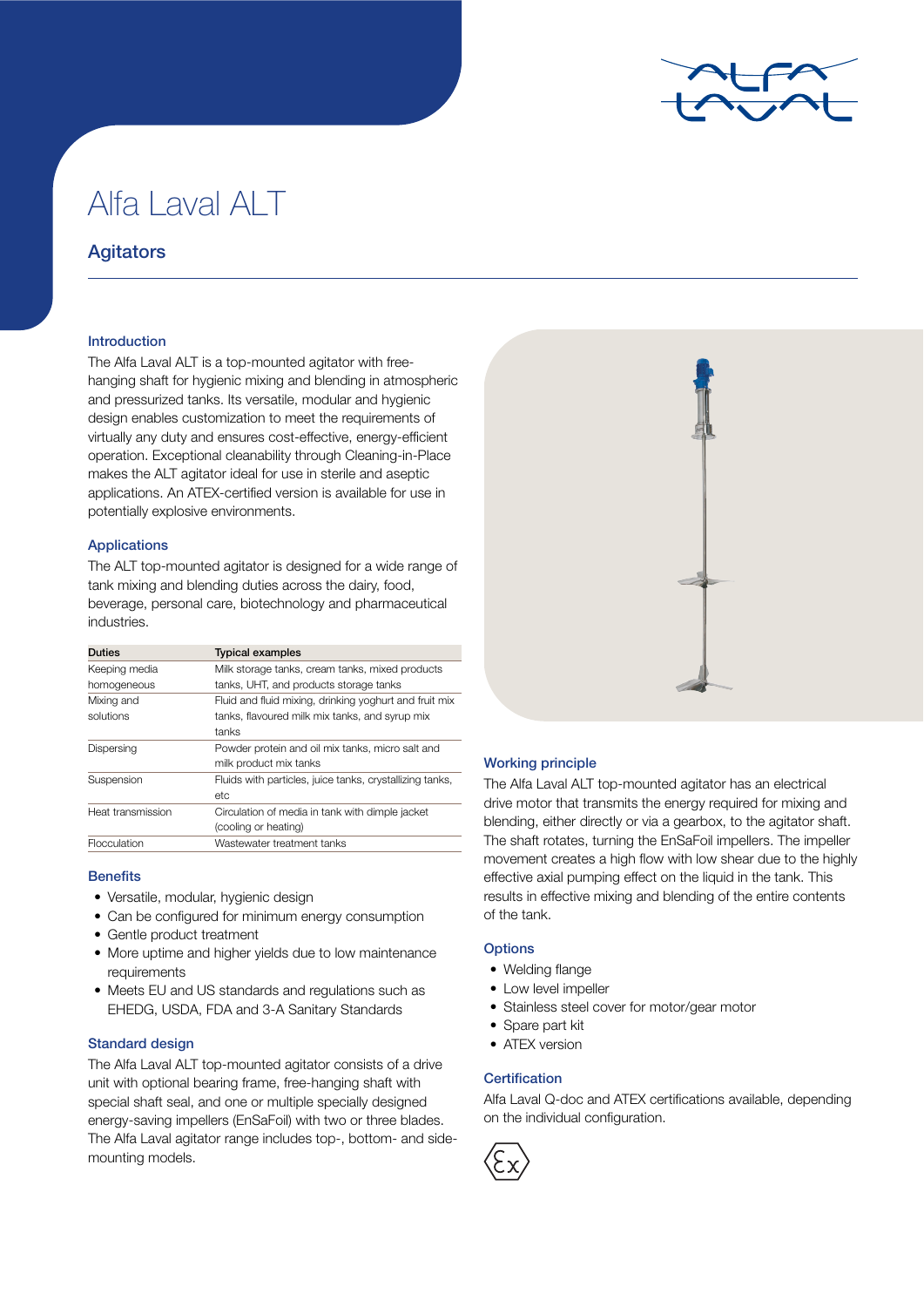## TECHNICAL DATA

#### Motor

Motor size and speed as required for duty.

As standard with IEC motor IP55, other types on request. As standard painted RAL5010

#### Voltage and frequency

As standard for 3x380 to 420V, 50Hz - 3x440V to 480V, 60Hz. All motor voltages and frequencies are available

| As standard filled with food approved oil. As standard painted RAL5010 |  |  |  |
|------------------------------------------------------------------------|--|--|--|
|                                                                        |  |  |  |
|                                                                        |  |  |  |
| $Ra < 3.2 \mu m$                                                       |  |  |  |
| $Ra < 0.8 \mu m$                                                       |  |  |  |
| $Ra < 0.51 \mu m$                                                      |  |  |  |
|                                                                        |  |  |  |

#### ATEX - option

Materials

Agitators can be delivered approved for use in an ATEX environment with declaration of conformity

## PHYSICAL DATA

| Maleriais                               |                                       |  |
|-----------------------------------------|---------------------------------------|--|
| Steel parts:                            | AISI 316L (standard)                  |  |
|                                         | Other materials on request            |  |
| Seal rubber parts (O-rings or bellows): | <b>EPDM</b>                           |  |
|                                         | <b>FPM</b>                            |  |
|                                         | FPM/FEP (only for stationary O-rings) |  |
|                                         | Other materials on request.           |  |
| Mechanical seal parts:                  | Carbon                                |  |
|                                         | Carbon (FDA)                          |  |
|                                         | Silicon carbide                       |  |
|                                         |                                       |  |

#### Material certificate - option

3.1 Material certificates/FDA conformity statement according to 21 CFR177 on steel/elastomer parts in contact with the media

| <b>Dimensions</b>                                                                                       |                     |  |
|---------------------------------------------------------------------------------------------------------|---------------------|--|
| Standard propeller diameter range:                                                                      | Ø125 mm to Ø1900 mm |  |
| Specific dimensions on the drive unit and propeller(s) will depend on the actual configuration selected |                     |  |

## Advantageous and profitable design

Each configuration offers a number of advantages, which are shown in the examples below:

| <b>Operation features</b>                                                         | Due to                                                                              |
|-----------------------------------------------------------------------------------|-------------------------------------------------------------------------------------|
| Low energy consumption:                                                           | the wide range of high efficiency propellers and drive units makes it possible to   |
|                                                                                   | design for low operational costs                                                    |
| Gentle product treatment:                                                         | the wide range of high efficiency propellers makes it possible to design for low    |
|                                                                                   | shear operation                                                                     |
|                                                                                   |                                                                                     |
| <b>Hygienic features</b>                                                          | Due to                                                                              |
| Easy external cleaning:                                                           | stainless steel bearing frame design with seal O-rings (for wash down)              |
| Connections inside the tank (risk zones) can be avoided:                          | bearing frame drives with drive shaft and special internal shaft connection without |
|                                                                                   | having a flange coupling inside the tank                                            |
| Good drip off properties:                                                         | no plane surfaces or grooves on internal parts                                      |
| Easy cleaning:                                                                    | no interior shadow sides between the blades and smooth surfaces                     |
|                                                                                   |                                                                                     |
| Maintenance features                                                              | Due to                                                                              |
| All service (replacement of wearing parts such as shaft seals, bearings etc.) can | bearing frame drives with detachable shaft which can be dismounted from             |
| be done from outside the tank:                                                    | outside the tank                                                                    |
| Easy dismantling:                                                                 | use of spider type coupling and stainless steel parts (no corrosion)                |

## Configurable design

Type ALT agitator design is fully configurable divided in the following elements: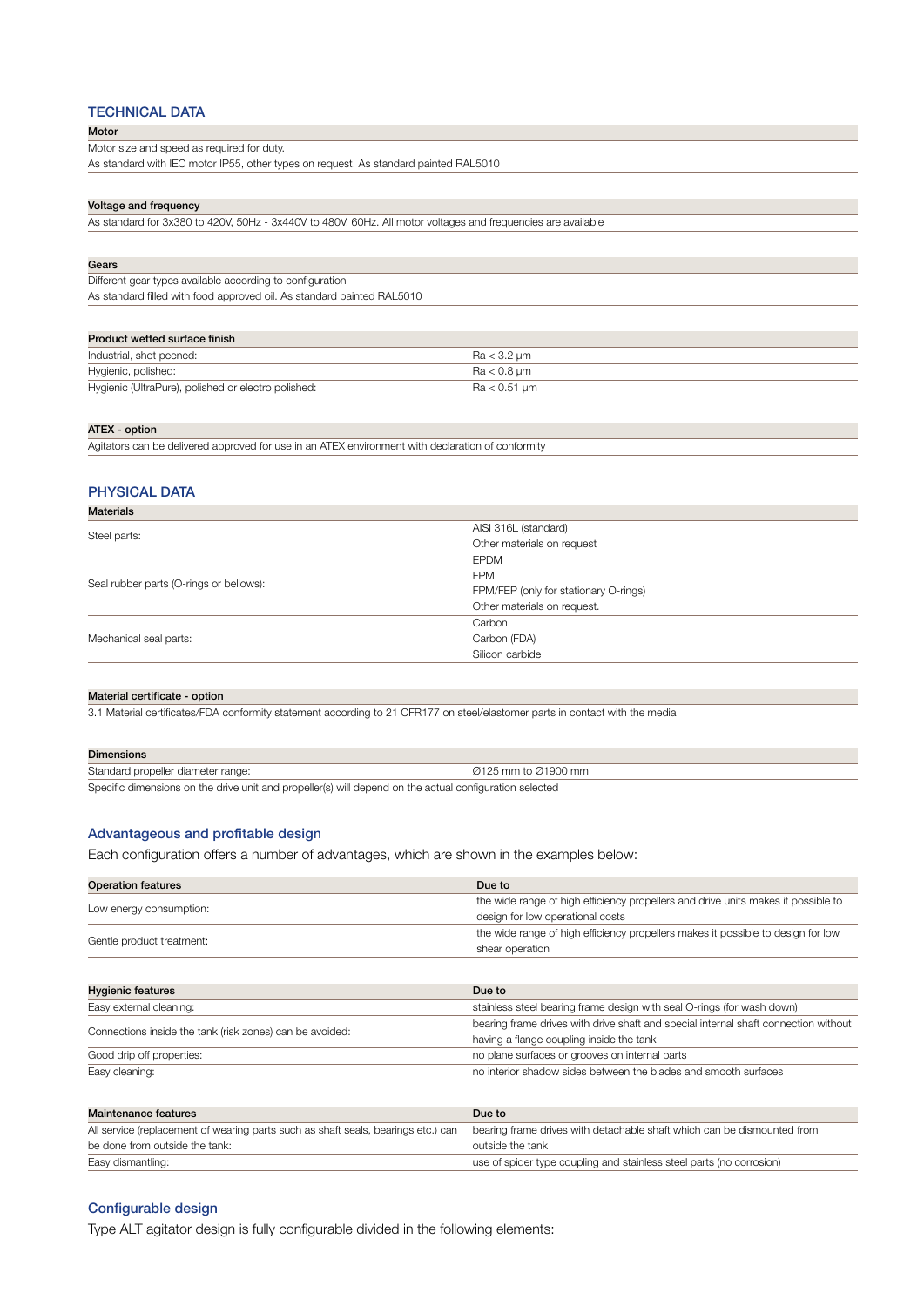- Drives (drive + shaft support + shaft diameter)
- Seal arrangements (oil trap + shaft seal type)
- Shaft (length)
- Energy Saving Foils (propeller type + surface finish)
- Options

Each element has a broad range of different characteristics which make it possible to size the agitator for all applications and requirements.

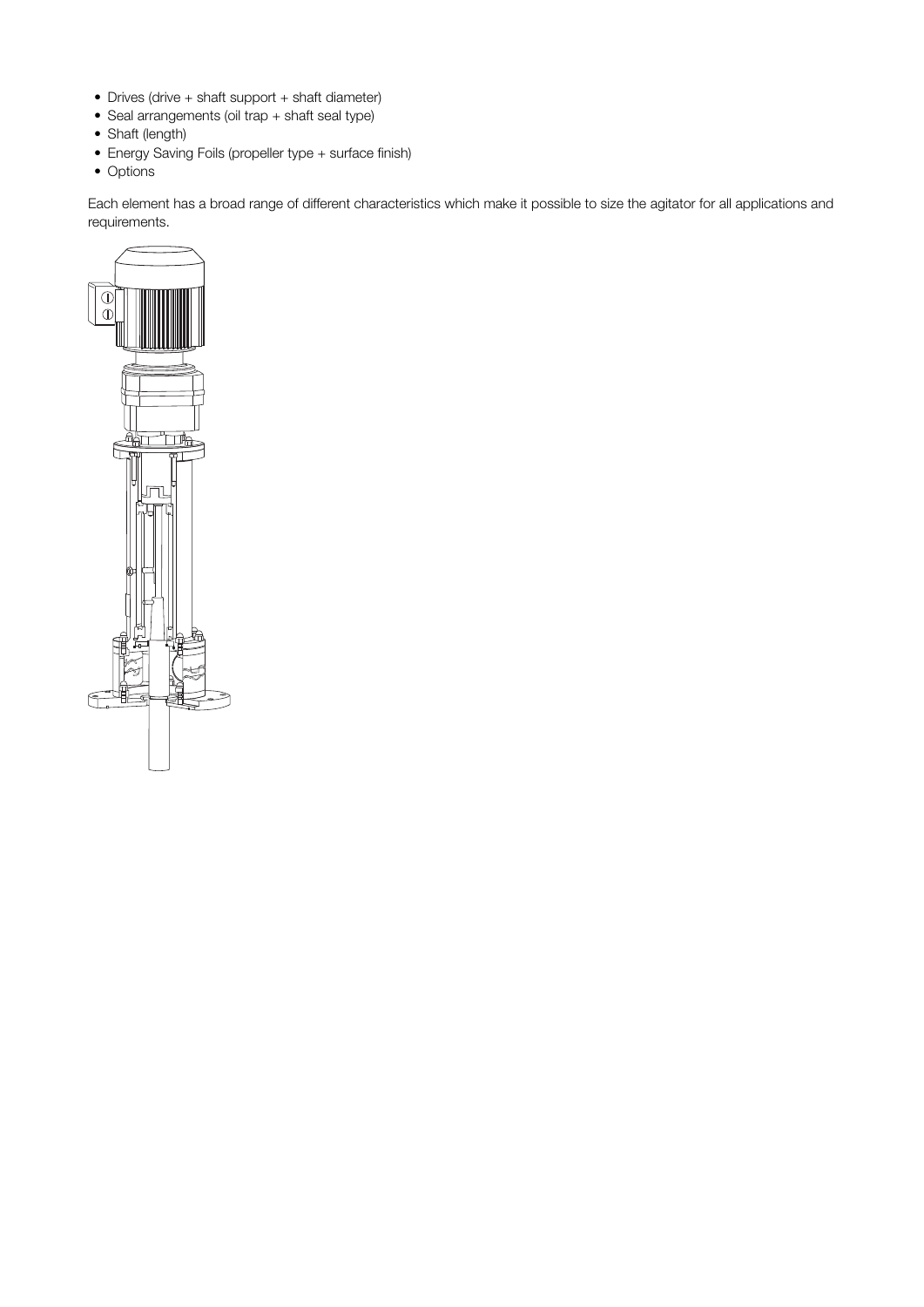## Top mounted agitators



## **Ordering**

The following information is required to ensure correct sizing and configuration for ordering:

- Tank geometry
- Product properties
- Task of agitator
- Enquiry forms are available